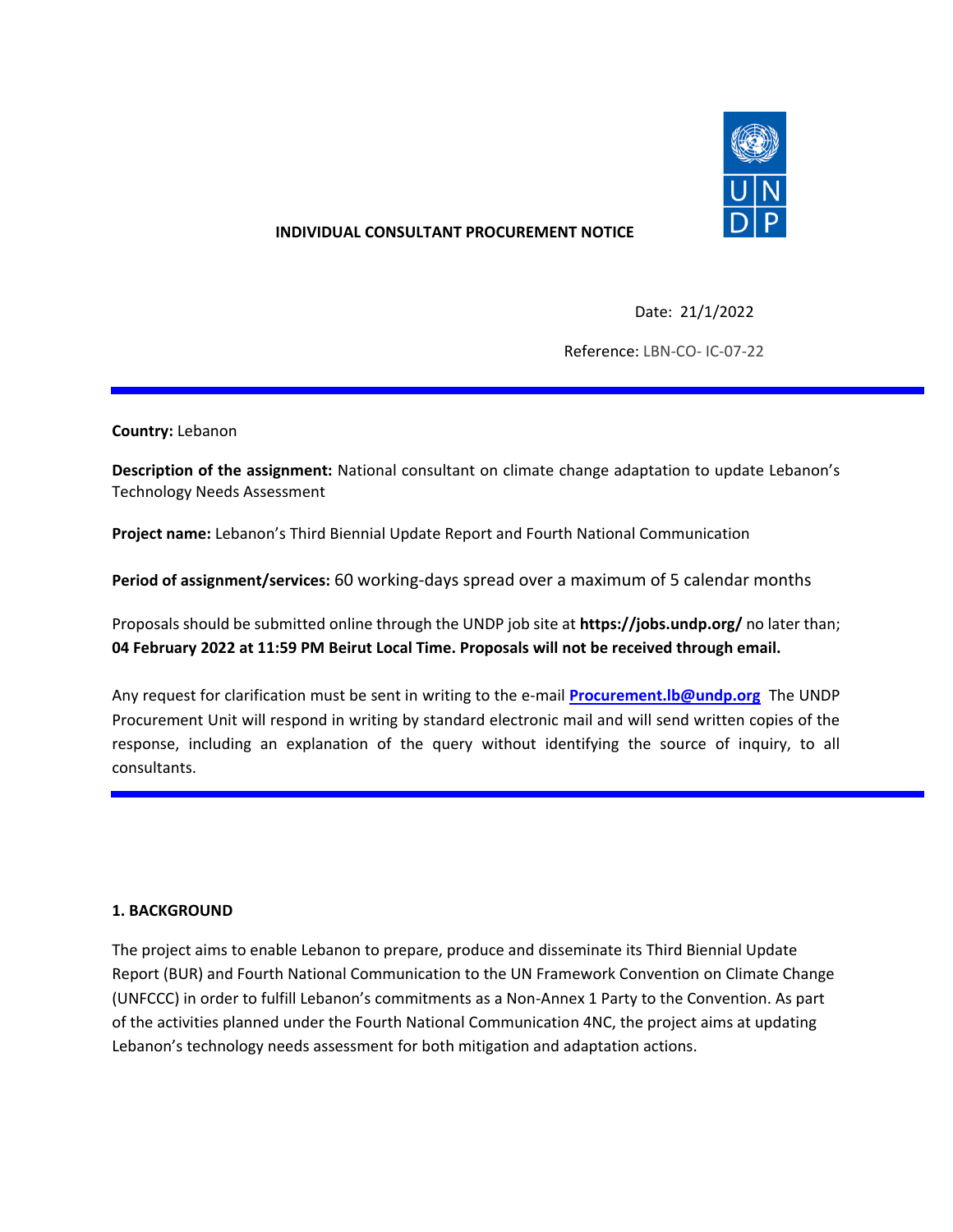Lebanon experiences, and will continue to face, increased temperatures, more frequent and severe natural disasters related to climate change caused by shifts in temperature, precipitation and water regimes (e.g. heat waves, drought spells, floods and other climate-driven extreme events). Climate change is expected to have significant impacts on water supply and demand for domestic, industrial and irrigation uses, as well as on agricultural production and food security.

The latest Technology Needs Assessment (TNA) undertaken in 2012 has identified the water and agriculture sectors as key priority sectors for adaptation to climate change in Lebanon and has identified a set of soft and hard technologies to strengthen and accelerate Lebanon's adaptation efforts. In line with Decision 17/CP.8 and Decision 2/CP.17 and the project document, the purpose of this consultancy is to update Lebanon's TNA for climate change adaptation with a focus on the agriculture and water sectors and identify related adaptation measures that are being implemented in the country by governmental institutions, international organizations, NGOs and the private sector.

# **2. SCOPE OF WORK, RESPONSIBILITIES AND DESCRIPTION OF THE PROPOSED ANALYTICAL WORK**

UNDP is seeking the services of a consultant to 1) Identify and prioritize adaptation technologies with a focus on agriculture and water, 2) Identify barriers and develop Technology Action Plans (TAPs) for the deployment of adaptation technologies in Lebanon and 3) identify climate change adaptation measures being implemented in Lebanon for both sectors.

## **General tasks**

The tasks mentioned below shall be performed in close cooperation with the UNDP/Climate change team and the Ministry of Environment. The Consultant should report to the UNDP BUR3/4NC Project Manager.

## **Task 1: Identify and prioritize adaptation technologies for Lebanon**

- 1.1 Assess the status, progress and effectiveness of implementation of the previously prioritized technologies in Lebanon's TNA<sup>1</sup>
- 1.2 Identify new available adaptation technologies (with a focus on agriculture and water), and describe their adaptation potential, expected costs, sustainability impacts (environmental, social, and economic), short or medium to long-term availability, scale of implementation (small or large scale) and mitigation co-benefits;
- 1.3 Prioritize at least 6 technologies based on a multi-criteria decision analysis and in close coordination with relevant stakeholders;

## **Task 2: Prepare Technology Action Plans for the prioritized adaptation technologies**

2.1 Identify barriers for the deployment of the prioritized adaptation technologies in Lebanon, including policy, financial, legal and institutional analysis and market assessment and mapping, etc.;

<sup>1</sup> <https://climatechange.moe.gov.lb/viewfile.aspx?id=150>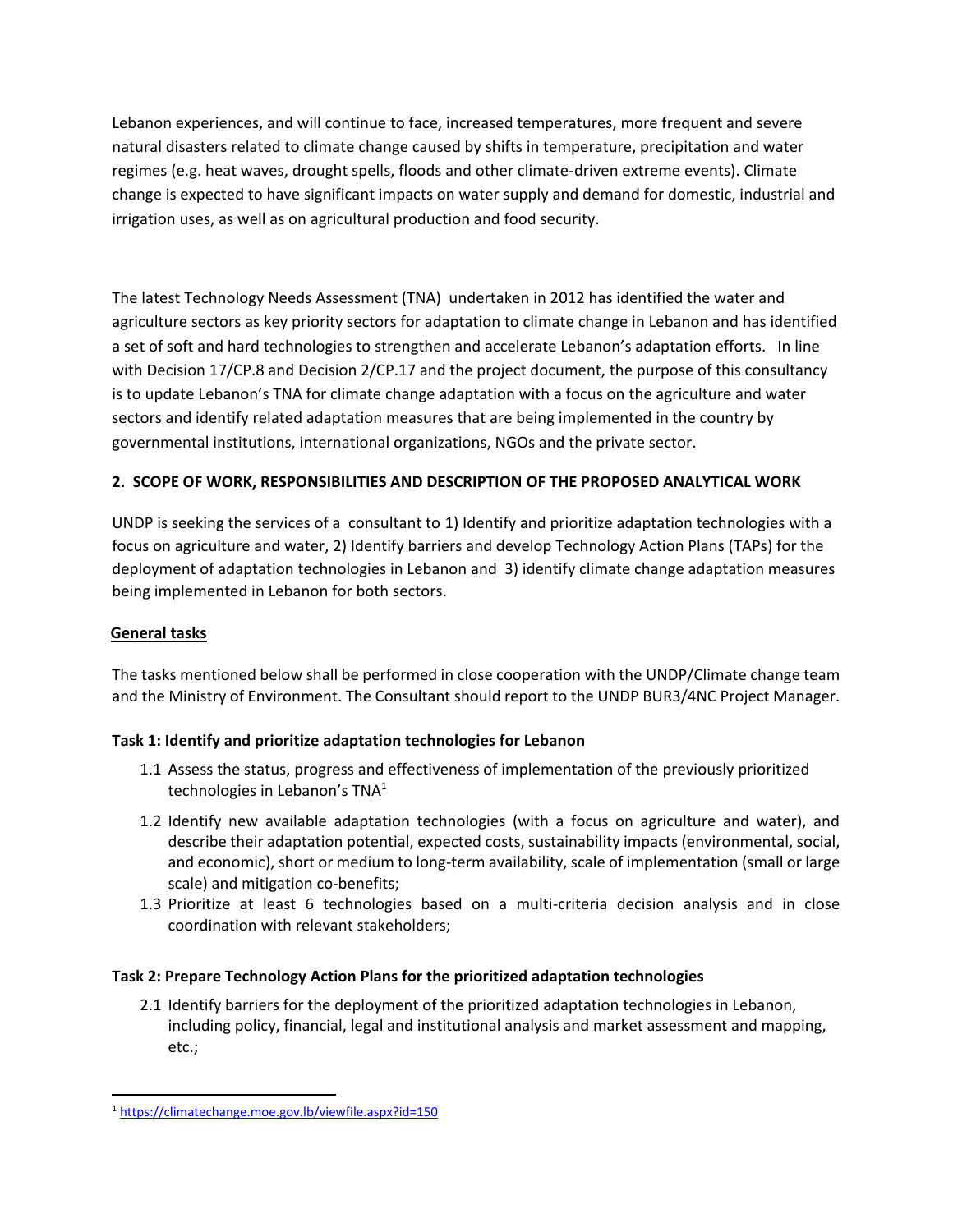- 2.2 Prepare Technology Action Plans (TAPs) for the deployment of the each of the prioritized technologies including market development measures, institutional, regulatory and financial measures, and human and institutional capacity development requirements.
- 2.3 Consolidate and present information in technical report including data, methodology and results.

### **Task 3: Update the Climate Change Adaptation Database**

- 3.1 Identify all projects, activities, policies and initiatives undertaken by the government, private sector and non-state actors related directly or indirectly to climate change adaptation (with a focus on the agriculture and water sectors) for the period 2016-2021
- 3.2 Report these actions in the climate change adaptation database (to be provided by the project team) including source of funding, executing entities, budget, achievements, adaptation potential, link to Lebanon's NDC, etc.

### **For additional information, please refer to ANNEX I – Terms of Reference**

### **3. REQUIREMENTS FOR EXPERIENCE AND QUALIFICATIONS**

#### I. Academic Qualifications:

**a.** Master's degree in environmental science/studies/engineering or closely related fields. PhD will be considered as an asset.

#### II. Years of experience:

- **a.** Local relevant experience in the field of climate change related work of not less than 10 years;
- **b.** Extensive knowledge of and experience in adaptation technologies and national related policies and projects (preferably in water and agriculture)
- **c.** Previous experience in preparation of studies, reviews, sectoral recommendations regarding the analysis climate change impacts and adaptation (preferably in water and agriculture)

## **4. DOCUMENTS TO BE INCLUDED WHEN SUBMITTING THE PROPOSALS.**

Interested individual consultants must submit the following documents/information to demonstrate their qualifications:

## (I). Technical **Proposal**:

## (i) **Letter to UNDP Confirming Interest and Availability for the Individual Contractor (IC) Assignment**

(ii) **Explaining why** you are the most suitable for the work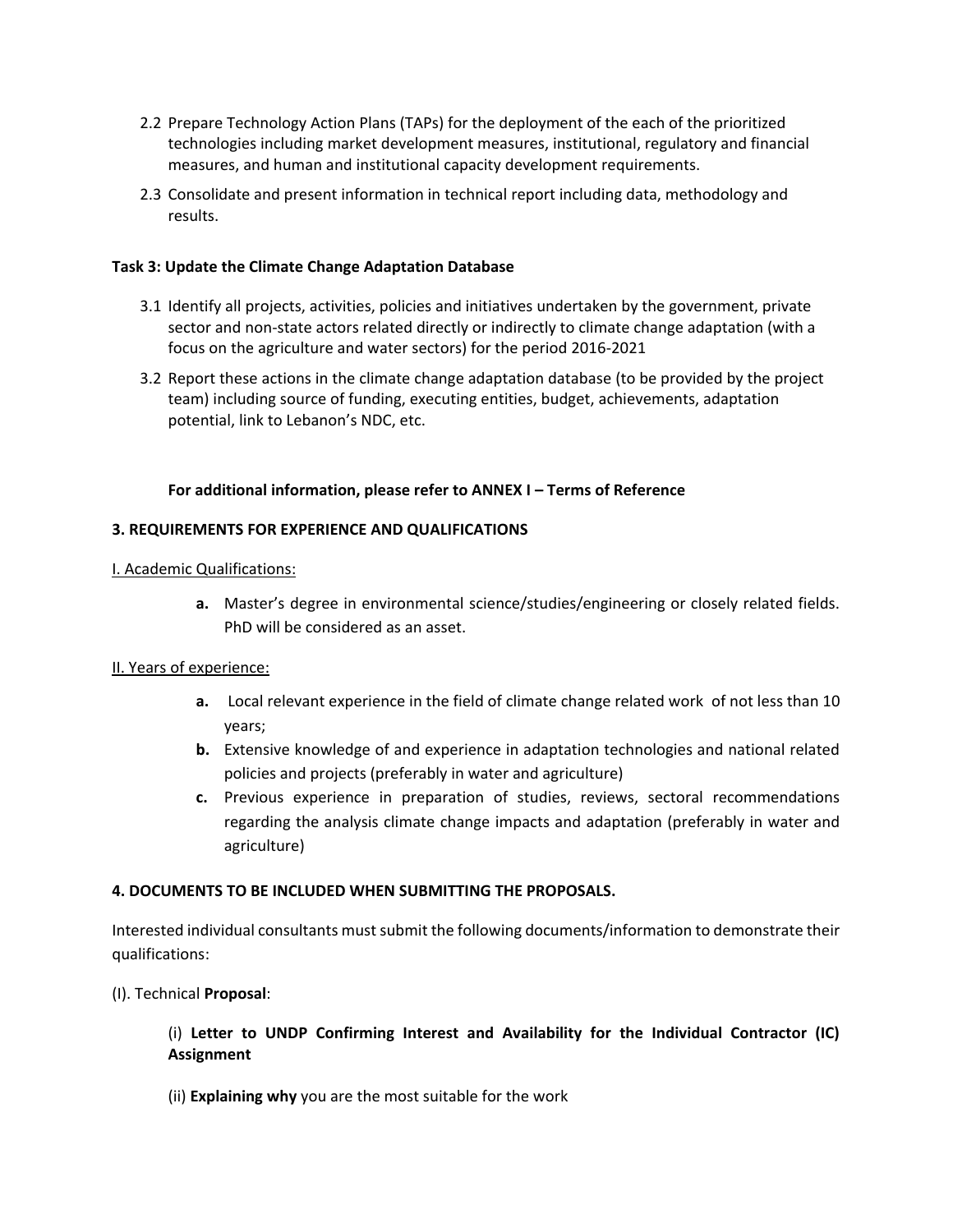(iii) P11 (Personal History Form) including past experience in **similar projects** and at least **3 references,** mentioning the references' e-mails addresses.

## **5. FINANCIAL PROPOSAL**

## • **Lump sum contracts**

The financial proposal shall specify a total lump sum amount, and payment terms around specific and measurable (qualitative and quantitative) deliverables. Payments are based upon output, i.e. upon delivery of the services specified in the TOR as follows:

|                          |                                  | Payment terms <sup>2</sup> |
|--------------------------|----------------------------------|----------------------------|
| Deliverables/            | <b>Target Due Dates</b>          |                            |
| Outputs                  |                                  |                            |
| <b>Technology</b>        | after<br>$\mathcal{P}$<br>months | 33 precent                 |
| prioritization           | contract signature               |                            |
| report                   |                                  |                            |
| <b>Technology action</b> | after<br>months<br>4             | 33 percent                 |
| plans report             | contract signature               |                            |
| Change<br><b>Climate</b> | after<br>5<br>months             | 34 percent                 |
| <b>Adaptation</b>        | contract signature               |                            |
| <b>Database</b>          |                                  |                            |

In order to assist the requesting unit in the comparison of financial proposals, **the financial proposal shall include a breakdown of this lump sum amount (including travel, per diems, and number of anticipated working days).** The financial proposal shall be presented using the enclosed format of Appendix a - Annex III.

## **Travel:**

All envisaged travel costs must be included in the financial proposal. This includes all travel to join duty station/repatriation travel. In general, UNDP should not accept travel costs exceeding those of an economy class ticket. Should the IC wish to travel on a higher class he/she should do so using their own resources.

<sup>2</sup> Payments will be processed once UNDP approves the deliverables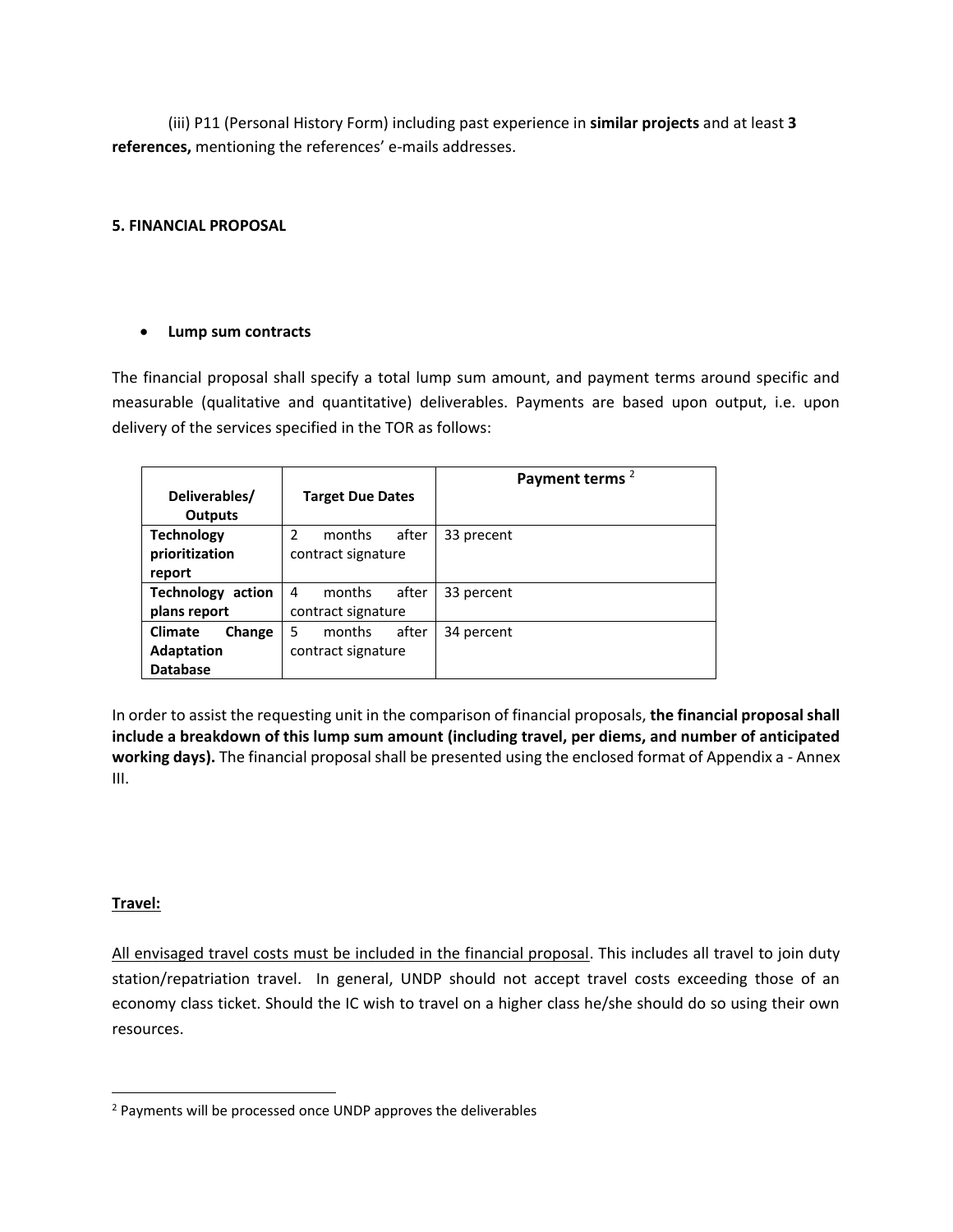In the case of unforeseeable travel, payment of travel costs including tickets, lodging and terminal expenses should be agreed upon, between the respective business unit and Individual Consultant, prior to travel and will be reimbursed.

#### **6. EVALUATION**

Individual consultants will be evaluated based on the following methodology:

#### Cumulative analysis

When using this weighted scoring method, the award of the contract should be made to the individual consultant whose offer has been evaluated and determined as:

a) responsive/compliant/acceptable, and

b) Having received the highest score out of a pre-determined set of weighted technical and financial criteria specific to the solicitation.

*\* Technical Criteria weight; [70%]*

*\* Financial Criteria weight; [30%]*

*Only candidates obtaining a minimum technical score of 70 points would be considered for the Financial Evaluation.*

| <b>Criteria</b>                                         | Weight                                        | Max. Point |
|---------------------------------------------------------|-----------------------------------------------|------------|
| <b>Technical Competence</b>                             | 70%                                           | <i>100</i> |
| <b>Academic qualifications:</b>                         |                                               | 20         |
| Bachelor's degree = Zero points                         |                                               |            |
| Masters degree in environmental                         |                                               |            |
| science/studies/engineering or closely related fields   |                                               |            |
| $=$ 10 points                                           |                                               |            |
| Relevant PhD =20 points                                 |                                               |            |
| Years of relevant experience:                           |                                               | 40         |
| Less than 10 years = 0 points                           |                                               |            |
| $10-15$ years = 28 points                               |                                               |            |
| Above 15 years = 40 points                              |                                               |            |
| <b>Technical experience:</b>                            |                                               | 40         |
| -Extensive k nowledge of and experience in adaptation   |                                               |            |
| technologies and national related policies and projects |                                               |            |
| (minimum 2 publications/published reports on climate    |                                               |            |
| change adaptation in Lebanon) (20 points)               |                                               |            |
| -Previous experience in preparation of assessment of    |                                               |            |
| climate vulnerability and adaptation studies in Lebanon |                                               |            |
| (20 points)                                             |                                               |            |
| Financial (Lower Offer/Offer*100)                       | 30%                                           | <i>100</i> |
| <b>Total Score</b>                                      | Technical Score * 0.7 + Financial Score * 0.3 |            |